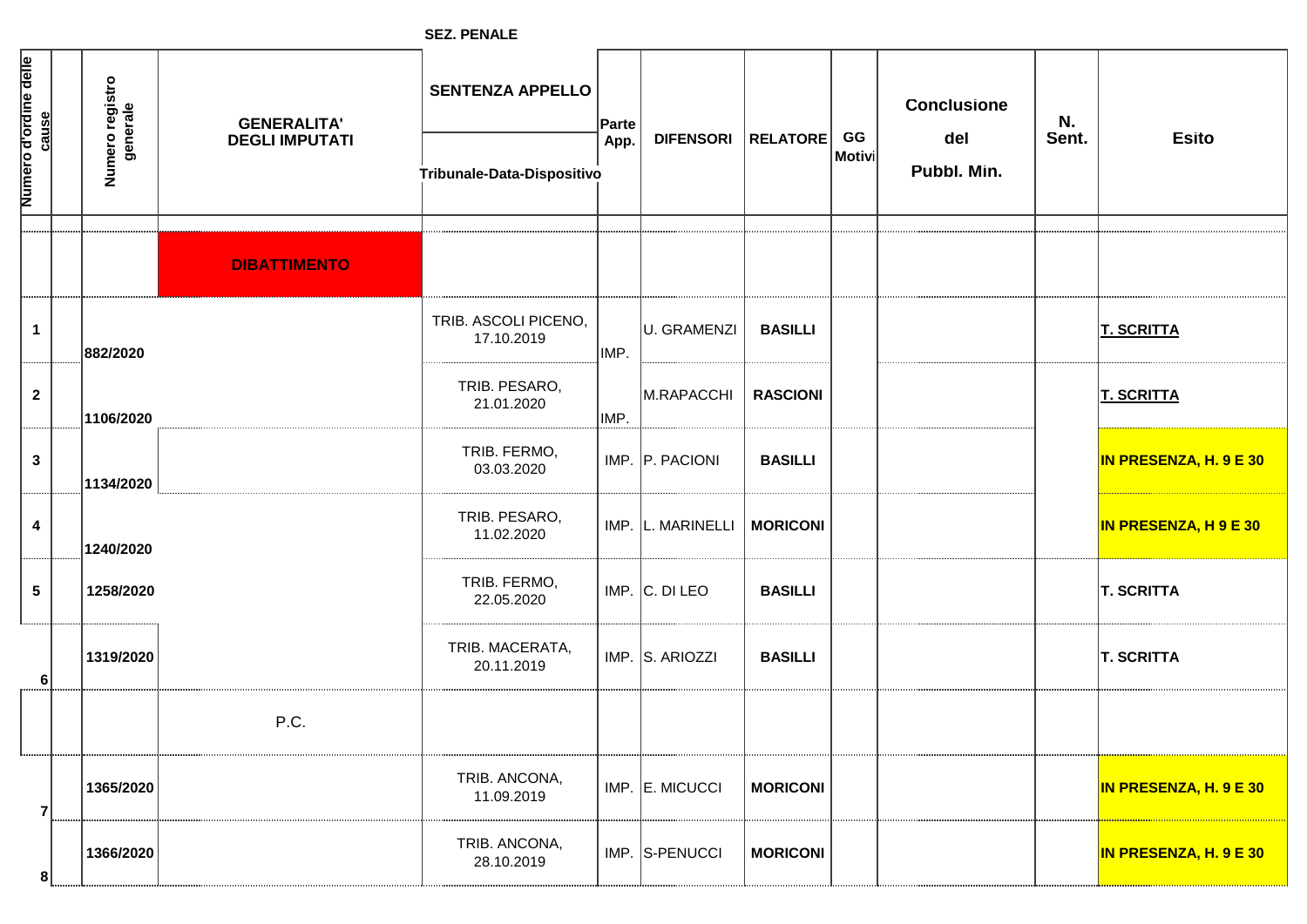| $\mathbf{9}$ | 1367/2020 |                            | TRIB. ANCONA,<br>21.01.2020   |      | IMP. A. ROSATI                             | <b>MORICONI</b> |  | <b>T. SCRITTA</b>         |
|--------------|-----------|----------------------------|-------------------------------|------|--------------------------------------------|-----------------|--|---------------------------|
| 10           | 1368/2020 |                            | TRIB. ANCONA,<br>18.11.2019   | IMP. | R.<br>PIERANTONI                           | <b>BASILLI</b>  |  | <b>T. SCRITTA</b>         |
| 11           | 1373/2020 |                            | TRIB. ANCONA,<br>10.10.2019   |      | C. M.<br>IMP. PESARESI- N.<br><b>BOEMI</b> | <b>RASCIONI</b> |  | <b>T. SCRITTA</b>         |
| 12           | 1375/2020 |                            | TRIB. ANCONA,<br>05.11.2019   |      | P.C. G. ROSSETTI                           | <b>MORICONI</b> |  | <b>T. SCRITTA</b>         |
|              |           | P.C.                       |                               |      | A. CESARINI                                |                 |  |                           |
| 13           | 1377/2020 |                            | TRIB. MACERATA,<br>18.06.2019 |      | IMP. M. FORCONI                            | <b>BASILLI</b>  |  | <b>T. SCRITTA</b>         |
| 14           | 1395/2020 |                            | TRIB. ANCONA,<br>04.03.2020   |      | IMP. A. GALEAZZI                           | <b>RASCIONI</b> |  | <b>IN PRESENZA, H. 10</b> |
|              |           | P.C.                       |                               |      | A. PANZA                                   |                 |  |                           |
| 15           | 526/2022  |                            | TRIB. PESARO,<br>20.01.2022   |      | IMP. A. R. NOCITO                          | <b>RASCIONI</b> |  | <b>T. SCRITTA</b>         |
|              |           | P.C.                       |                               |      | M. OTTAVIANI                               |                 |  |                           |
|              |           | P.C.                       |                               |      | M. OTTAVIANI                               |                 |  |                           |
|              |           | <b>CAMERA DI CONSIGLIO</b> |                               |      |                                            |                 |  |                           |
| 16           | 360/2020  |                            | TRIB. ANCONA,<br>02.05.2019   |      | $IMP.$ E. MICUCCI                          | <b>BASILLI</b>  |  | IN PRESENZA, H. 9 E 30    |